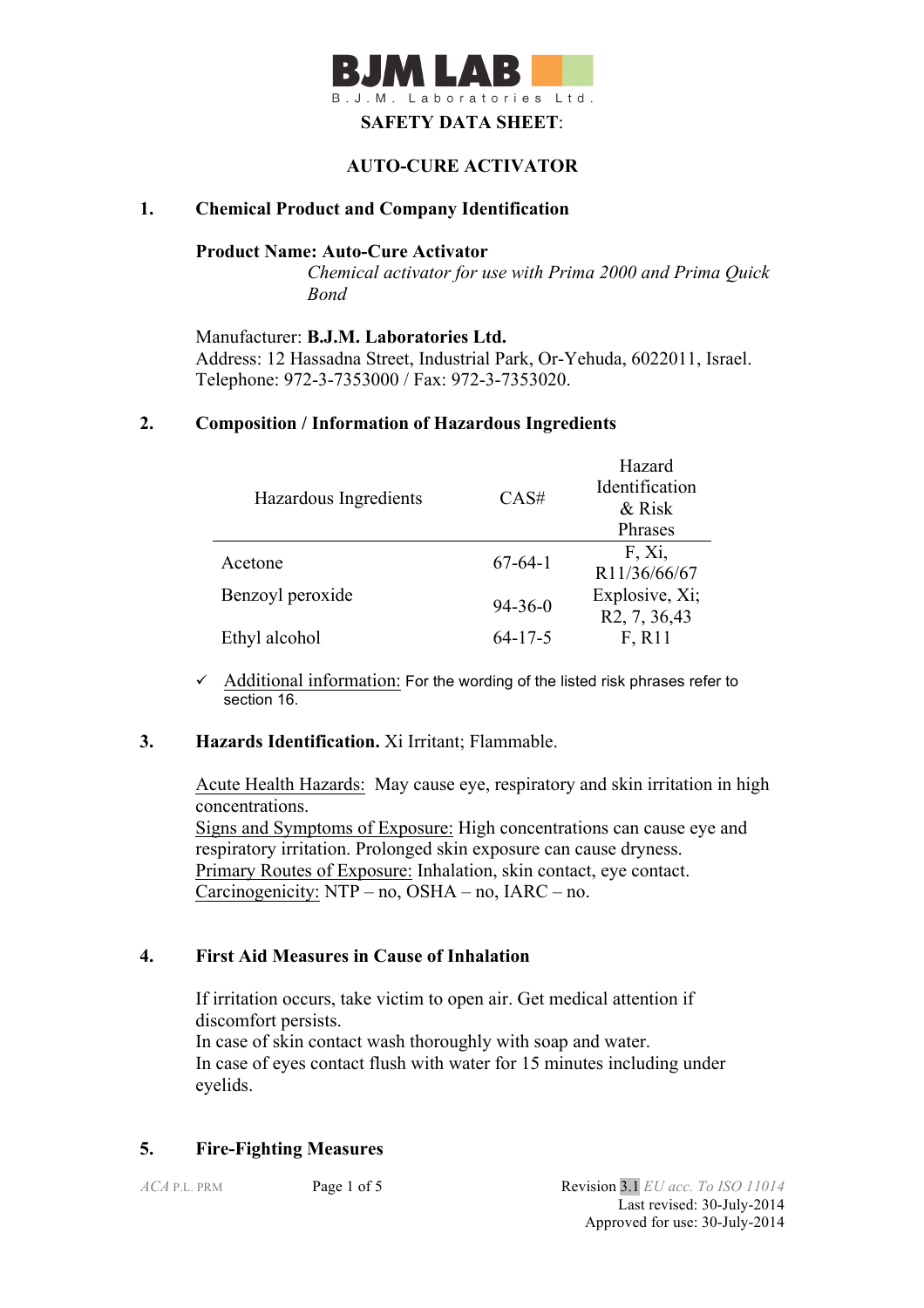

#### Flash Point: N/E

Extinguishing Media: chemical foam, carbon dioxide or dry chemical. Unusual Fire and Explosion Hazards: Heat can cause rapid release of energy.

### **6. Accidental Release Measures**

 Clean-Up Procedure: Absorb spills with inert material – keep spilled material out of sewers.

# **7. Handling and Storage**

 Handling: No special measures necessary if handled according to instructions. Storage: Avoid extreme heat. Keep in temperature of below 24ºC in tightly closed container when not in use, away from heat, light and ignition sources. Packing materials: opaque, polyethylene lined drums.

## **8. Exposure Controls/ Personal Protection**

 Respiratory Protection: Avoid inhalation of vapors. No special protection under normal use vapors. Hand and Skin Protection: Avoid unnecessary skin contact.

## **9. Physical and Chemical Properties**

Appearance: Colourless liquid Odour: Specific odour Boling Point: N/A Solubility in Water: Miscible Solubility in Organic Solvents: Soluble Vapor Density( $Air = 1$ ): N/E Vapor Pressure (mmHg): N/E

## **10. Stability and Reactivity**

 Stability: This material is stable. Hazardous Reactions: None if handled according to directions. Hazardous Decomposition Products: Oxides of carbon. Hazardous Polymerization: None. Conditions to Avoid: Heat, light, aging and contaminations. Incompatibility: Reducing and oxidizing agents peroxides and amines.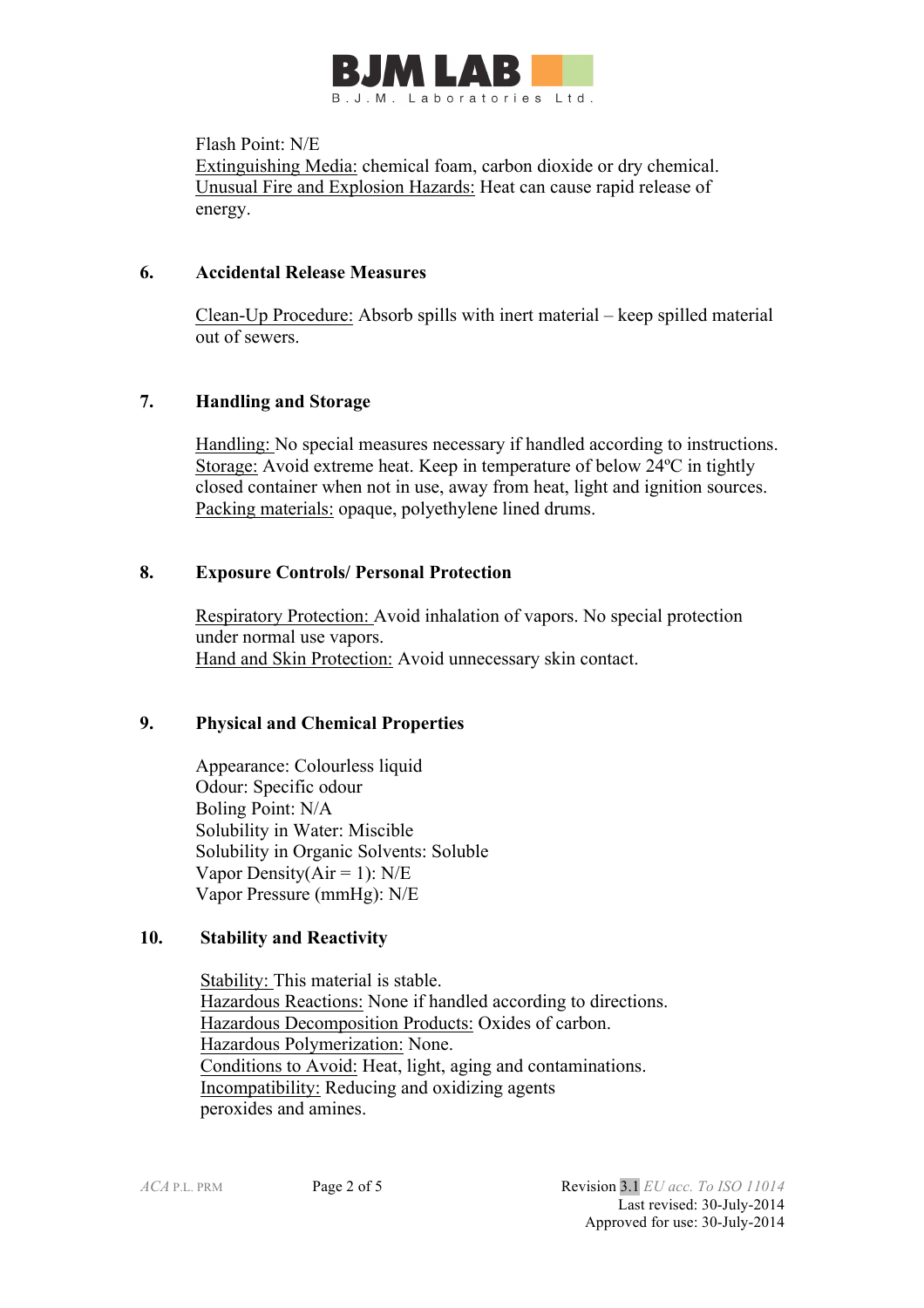

### **11. Toxicological Information**

Skin: Dryness and Irritation possible upon prolonged exposure. Eyes: May cause irritation and damage if not removed promptly. Inhalation: Prolonged or excessive inhalation may cause respiratory tract irritation.

Ingestion: Uncured material may be harmful or fatal if swallowed.

## **12. Ecological Information**

 Do not discharge into savers or water supplies. Environmental persistence and degradability: No data available. Ecotoxicity: No data available.

## **13. Disposal Considerations**

 May be disposed of in landfill or incinerator In accordance with local, state and federal regulations.

## **14. Transport Information**

| 14.1 Transport at land | <b>ADR</b>             | 3                                   | <b>RID</b>       | 3     |
|------------------------|------------------------|-------------------------------------|------------------|-------|
|                        | <b>UN Number</b>       | 1090                                | Kemler<br>Number |       |
|                        | Packing Group          | $\rm II$                            |                  |       |
|                        | Proper shipping name   | Flammable                           |                  |       |
|                        |                        | Liquid (Acetone,                    |                  |       |
| 14.2 Transport at sea  | <b>ADNR</b>            | Ethyl Alchohol)                     | <b>IMDG</b>      | $31-$ |
|                        |                        | 3                                   |                  | 02    |
|                        | <b>UN Number</b>       | 1090                                |                  |       |
|                        | <b>EMS</b>             | $F-E$ , $S-D$                       | <b>MFAG</b>      | 300   |
|                        | Packing Group          | Н                                   |                  |       |
|                        | Proper shipping name   | Flammable                           |                  |       |
|                        |                        | Liquid (Acetone,<br>Ethyl Alchohol) |                  |       |
| 14.3 Air transport     | <b>ICAO / IATA-DGR</b> |                                     |                  |       |
|                        | <b>UN Number</b>       | 1090                                |                  |       |
|                        | Proper shipping name   | Flammable                           |                  |       |
|                        |                        | Liquid (Acetone,                    |                  |       |
|                        | <b>Subsidiary Risk</b> | Ethyl Alchohol)                     |                  |       |
|                        | Labels                 | Flammable                           |                  |       |
|                        |                        | Liquid (Acetone,                    |                  |       |
|                        |                        | Ethyl Alchohol)                     |                  |       |
|                        | Packing Group          | п                                   |                  |       |
|                        |                        |                                     |                  |       |

### U.S. DOT Shipping Name: Aceton / Ethanol Solution U.S. DOT Hazard Class: 2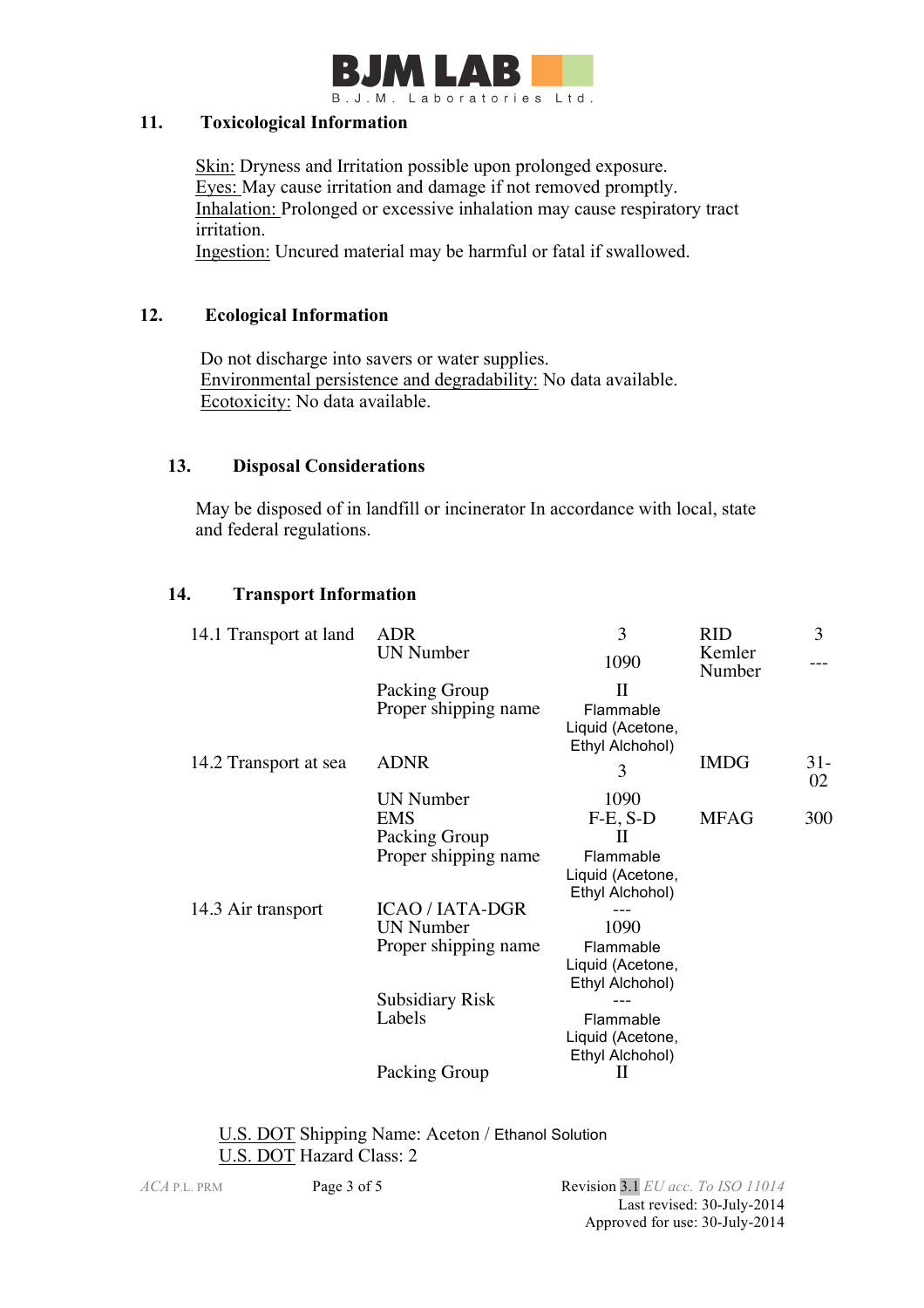

 Number: UN1090 U.S. Dot Packing Group: II Other: Class 2 Flammable Liquids.

# **15. Regulatory Information**

 This product requires classification according to the criteria of EC. The product is a medical device according to the EC-directive 93/42.

15.1 UN Number 1090 15.2 National regulations 15.3 EU number 15.4 Hazard symbols



15.5 Hazard designation

Xi: Irritant. F: Higly Flammable. Contains Benzoyl Peroxide, Acetone, Ethyl Alcohol.

15.6 Risk phrases **R: 11, 36, 43, 66, 67** 11 Highly flammable. 36 Irritating to eyes. 43 May cause sensitization by skin contact. 66 Repeated exposure may cause skin dryness or cracking. 67 Vapours may cause drowsiness and dizziness. 15.7 Safety phrases **S: 2, 9, 16, 23, 26, 28, 24/25, 37/39** 2 Keep out of the reach of children. 9 Keep container in a well-ventilated place. 16 Keep away from sources of ignition - No smoking. 23 Do not breathe vapour. 26 In case of contact with eyes, rinse immediately with plenty of water and seek medical advise. 28 After contact with skin, wash immediately with plenty of water and soap.

37/39 Wear suitable gloves and eye/face protection.

U.S. – O.S.H.A. Status: This material is Xi: Irritant. F: Flammable under the criteria the U.S. Federal Hazard Communication Standard.

24/25 Avoid contact with skin and eyes.

## **16. Other Information**

These data are based on our present knowledge. However, they shall not constitute a guarantee for any specific product features and shall establish a legally valid contractual relationship.

#### **Relevant R-phrases**

2 Risk of explosion by shock, friction, fire or other sources of ignition. 7 May cause fire.

*ACA* P.L. PRM Page 4 of 5 Revision 3.1 *EU acc. To ISO 11014* Last revised: 30-July-2014 Approved for use: 30-July-2014